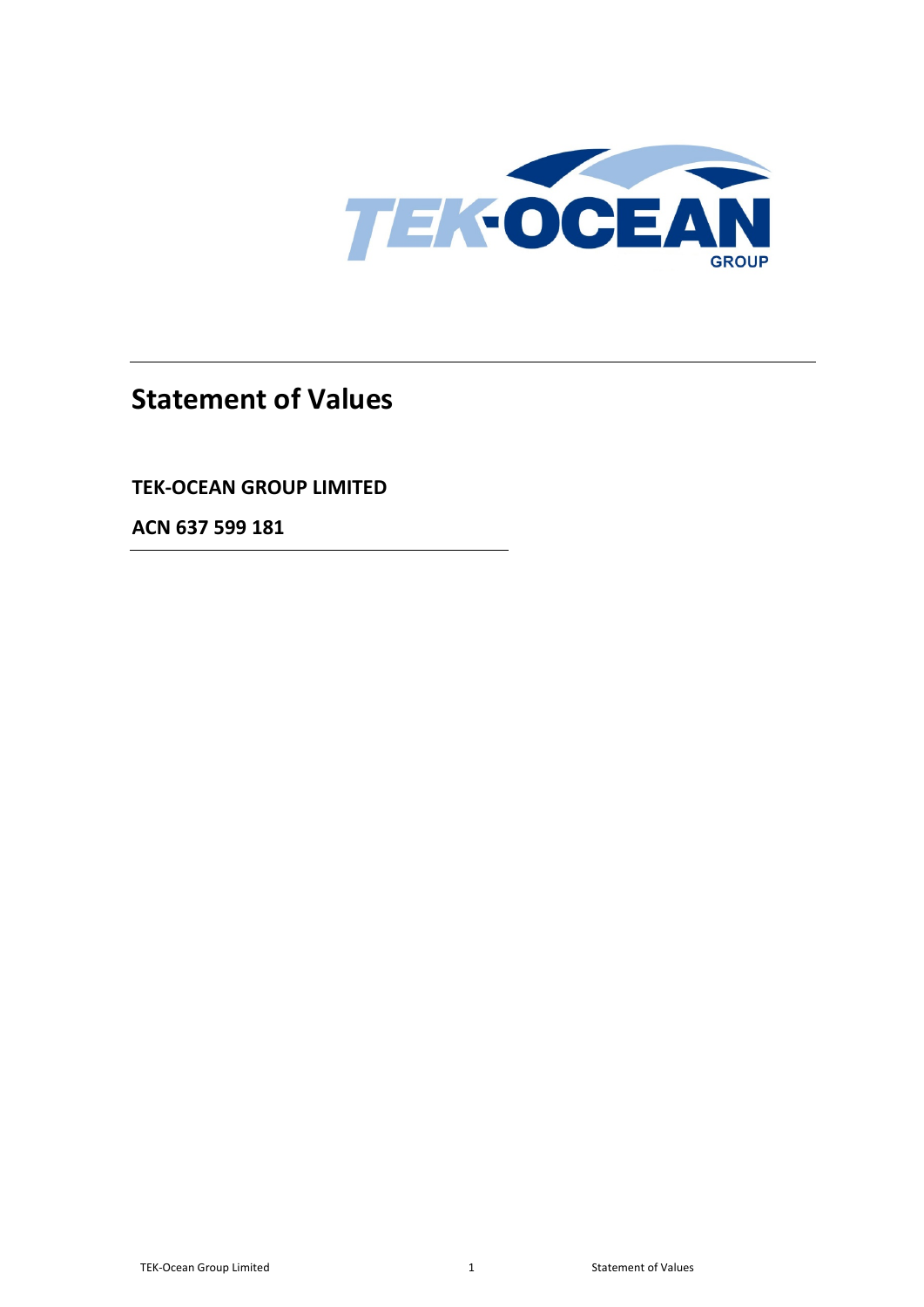#### **1. Introduction**

TEK-Ocean Group Limited ACN 637 599 181 (**Company**) instils and reinforces a culture across the Company of acting lawfully, ethically and responsibly. It seeks to operate in line with the values set out below and ensure directors, senior executives and employees work to reinforce these values.

The Company's senior executives have the responsibility of instilling these values across the Company including ensuring that all employees receive appropriate training on the values and referencing and reinforcing the values in interactions with employees.

#### **2. Company's Vision**

The Company's vision is to be a service company of choice in the Energy Industry, recognised for creating exceptional value for our Employees, Shareholders and Business Partners in all we do.

#### **3. Company's Mission**

The Company's vision is guided by our shared values, our mission is to deliver costeffective, flexible, innovative and sustainable solutions to the Energy Industry.

#### **4. Statement of values**

The Statement of Values are the guiding principles of the Company. They outline the norms and behaviours expected of our Directors, Senior Executives, employees and those who the Company seeks to work with.

The Company values and behaviours are:

- (a) Think Safety
	- Uphold the safety of our people and those in the community as the highest priority;
	- Everybody has the right to "stop the job"; and
	- **People's health and wellbeing.**
- (b) Act with Integrity
	- Operate with the highest ethical standards;
	- Promote and celebrate honesty and fairness; and
	- Admit mistakes and accept accountability.
- (c) Operate Sustainably
	- Conduct our works with the highest regard for the environment;
	- Safeguard the long-term interests of our business partners, employees, shareholders; and
	- React to changing business drivers.